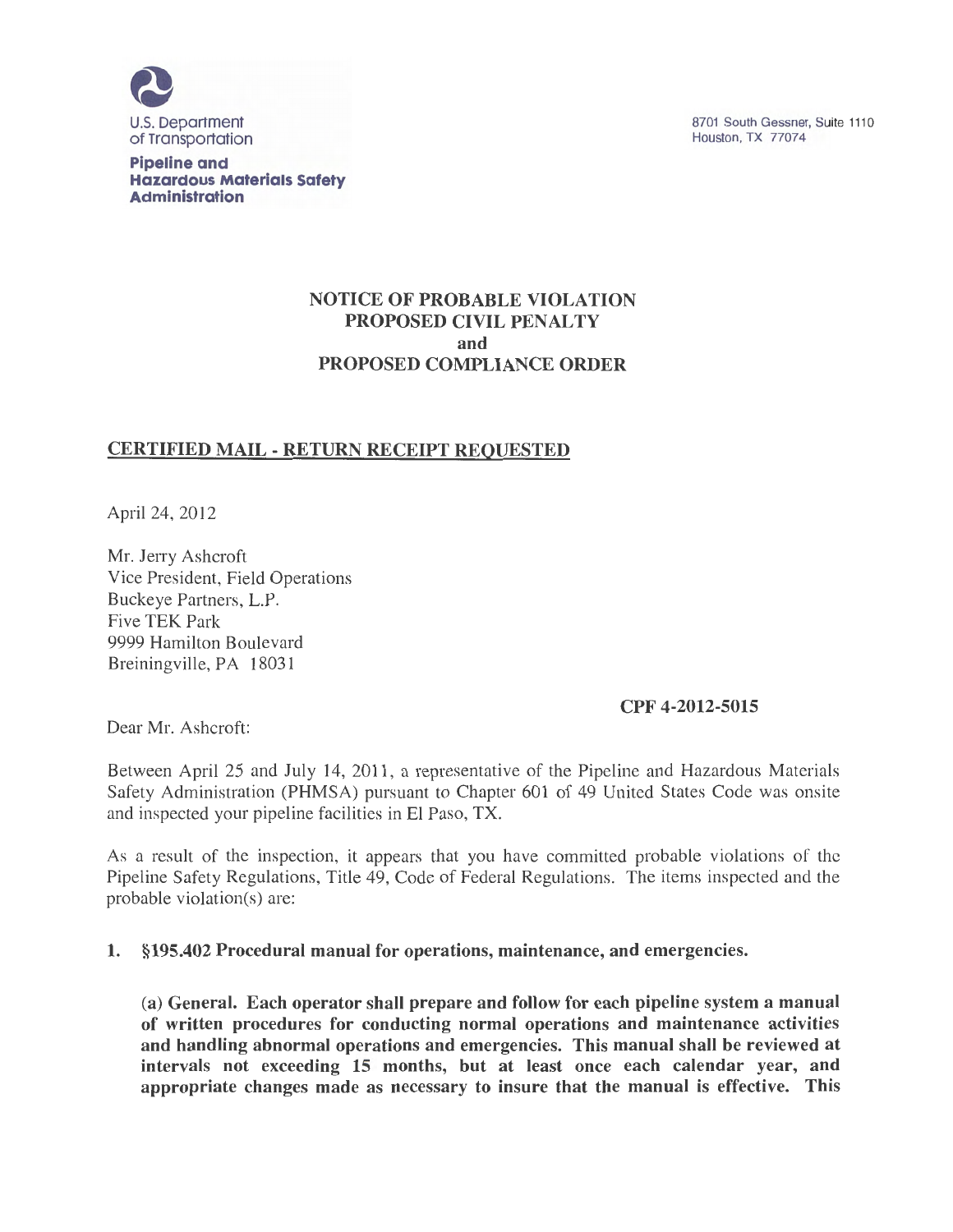manual shall be prepared before initial operations of a pipeline commence, and appropriate parts shall be kept at locations where operations and maintenance activities are conducted.

(c) Maintenance and normal operations. The manual required by paragraph (a) of this section must include procedures for the following to provide safety during maintenance and normal operations:

(5) Analyzing pipeline accidents to determine their causes.

Buckeye did not follow their procedures to conduct an analysis of the pipeline accident that was discovered in January 2011 on Tank 1001 to determine the cause of the accident.

In January 2011, Buckeye's personnel noticed a small stain at the bottom of Tank 1001. After investigating the source of the stain, it was determined to be product leaking out of Tank 1001. The tank had to be placed out of service to conduct testing in order to find the source of the leak. On January  $26$ ,  $2011$  and February 10,  $2011$ , a Helium Leak Test and Magnetic Particle Inspection (MT) were conducted to find the source of the leak on the bottom of Tank 1001. The leak was a small pinhole leak that was very difficult to find. The MT performed found a crack like feature at the shell/bottom weld. There is no evidence or documents of an analysis being performed to find the root cause of the crack like feature.

Buckeye's procedures, '2. Internal Release Investigation Procedures' and '2.2 Medium Level' require that all DOT written reportable product release be investigated for the root cause of the incident. Buckeye did not perform the root cause analysis.

#### 2. § 195.54 Accident reports.

(a) Each operator that experiences an accident that is required to be reported under § 195.50 shall as soon as practicable but not later than 30 days after discovery of the accident, prepare and file an accident report on DOT Form 7000-1, or a facsimile.

Buckeye failed to report a pipeline accident, which met the requirements of  $\S 195.50(e)$ , which occurred in January 2011 on Tank 1001 within 30 days after discovery of the accident.

In January 2011, Buckeye's personnel noticed a small stain at the bottom of Tank 1001. After investigating the source of the stain, it was determined to be product leaking out of Tank 1001. The tank had to be placed out of service to conduct testing in order to find the source of the leak. On January 26, 2011 and February 10, 2011 , a Helium Leak Test and Magnetic Particle Inspection (MT) were conducted to find the source of the leak on the bottom of Tank 1001. The leak was a small pinhole leak that was very difficult to find. The MT performed found a crack like feature at the shell/bottom weld. The cost associated with these activities exceeded the reportable criteria of \$50,000 per §195.50.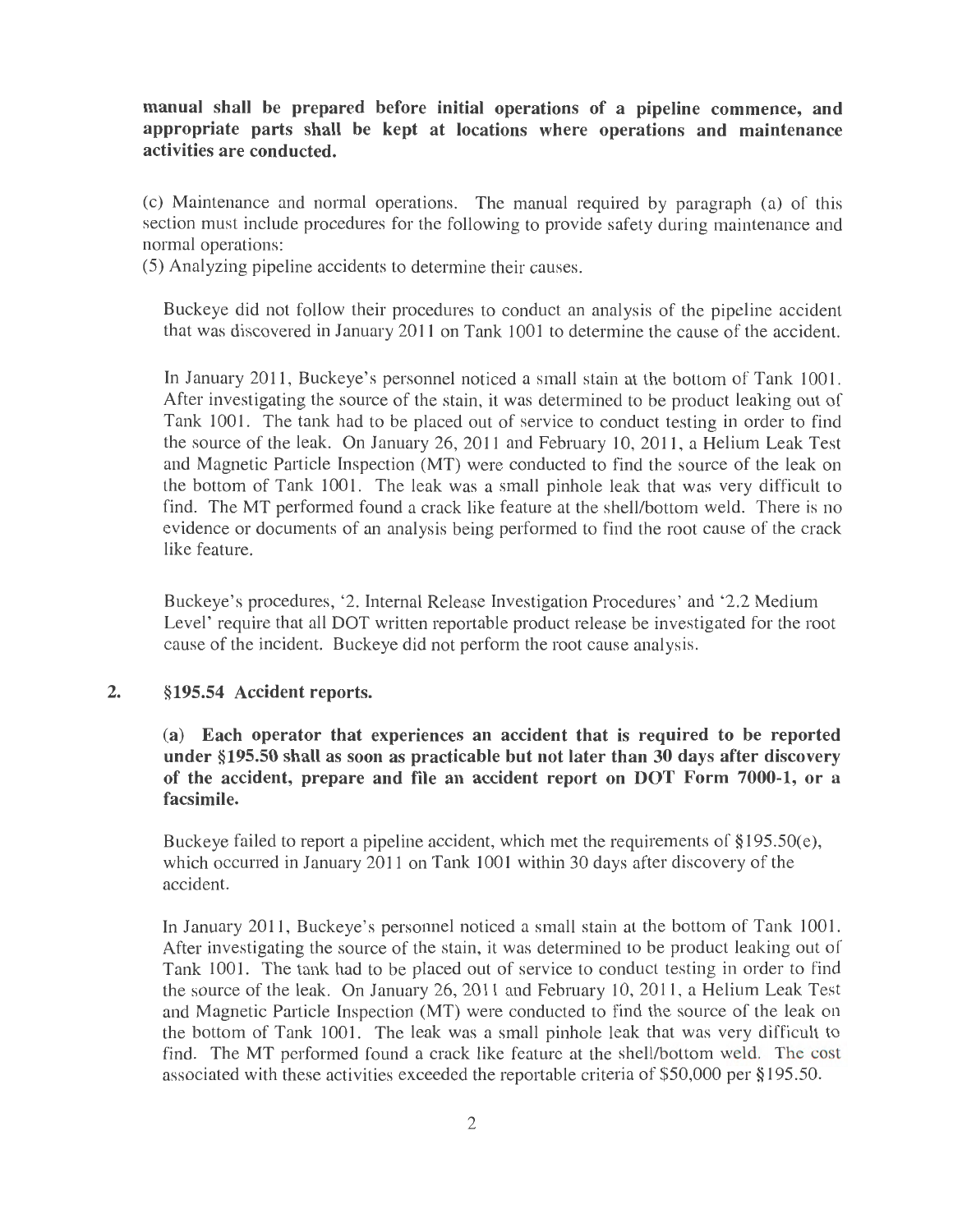Buckeye's procedure, **'1.** Release Notification Procedure, 1.1.2.2,' states that within 30 days of a DOT reportable release, Buckeye shall file an accident report on DOT Form 7000-1. At the time of the inspection a report had not been filed.

## **3. §195.52 Telephonic notice of certain accidents.**

- **(a) At the earliest practicable moment following discovery of a release of the hazardous liquid or carbon dioxide transported resulting in an event described in §195.50, the operator of the system shall give notice, in accordance with paragraph (b) of this section, of any failure that:** 
	- **(3) Caused estimated property damage, including cost of cleanup and recovery, value of lost product, and damage to the property of the operator or others, or both, exceeding \$50,000;**

Buckeye did not give notice at the earliest practicable moment after discovery of a release of hazardous material, which caused estimated property damage, including cost of cleanup and recovery, value of lost product, and damage to the property of the operator or others, or both, exceeding \$50,000.

In January 2011, Buckeye's personnel noticed a small stain at the bottom of Tank 1001. After investigating the source of the stain, it was determined to be product leaking out of Tank 1001. The tank had to be placed out of service to conduct testing in order to find the source of the leak. On January 26, 2011 and February 10, 2011, a Helium Leak Test and Magnetic Particle Inspection (MT) were conducted to find the source of the leak on the bottom of Tank 1001. The leak was a small pinhole leak that was very difficult to find. The MT performed found a crack like feature at the shell/bottom weld. The cost associated with these activities exceeded the reportable criteria of \$50,000 per § 195.50.

Buckeye's procedure, '1. Release Notification Procedure, 1.1.2.1 ,' states that at the earliest practicable moment following discovery of a release meeting the criteria, local management shall notify the National Response Center by telephone. At the time of the inspection a report had not been filed.

### Proposed Civil Penalty

Under 49 United States Code, § 60122, you are subject to a civil penalty not to exceed \$100,000 for each violation for each day the violation persists up to a maximum of \$1,000,000 for any related series of violations. The Compliance Officer has reviewed the circumstances and supporting documentation involved in the above probable violation(s) and has recommended that you be preliminarily assessed a civil penalty of \$36,200 as follows: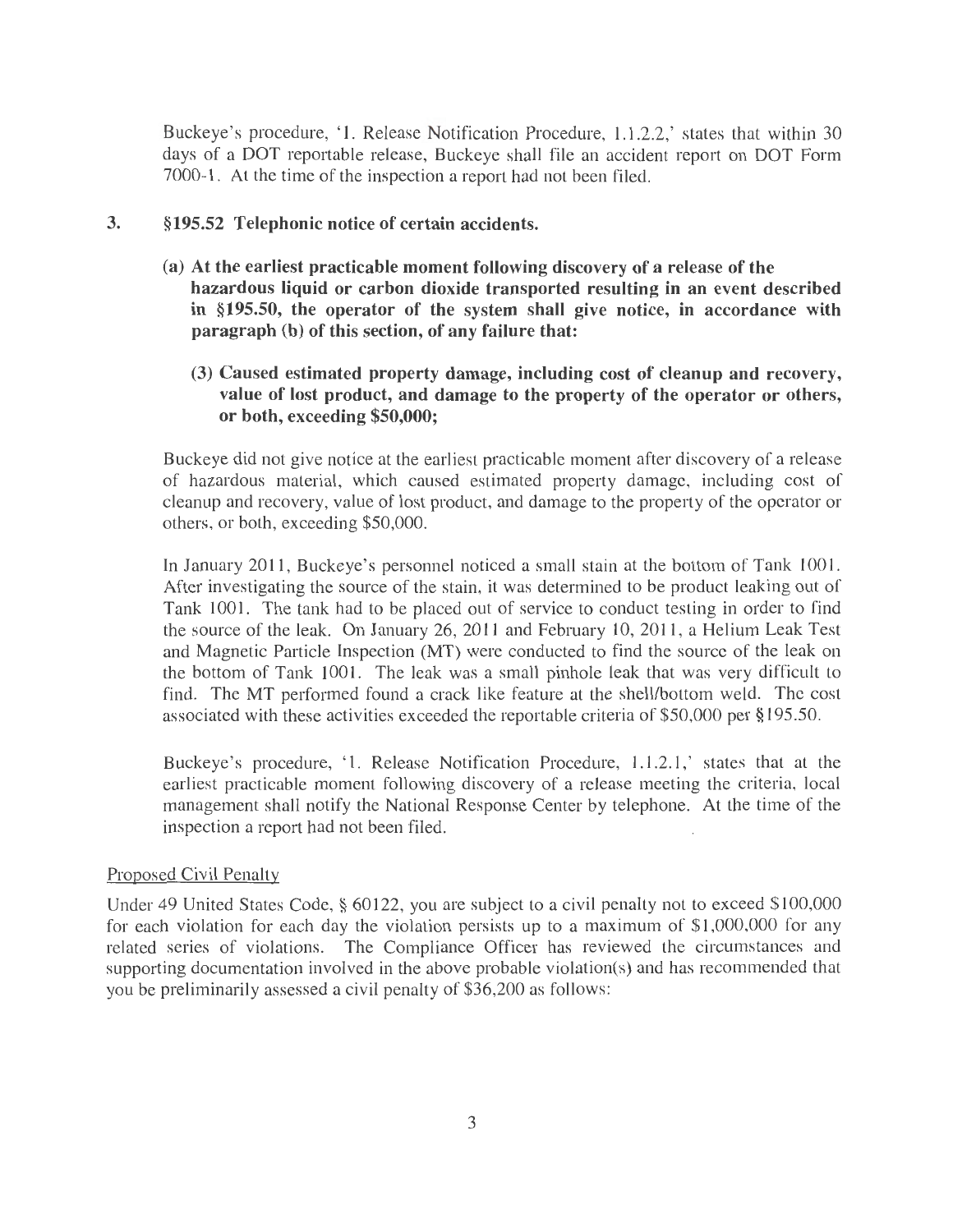| Item number | PENALTY  |
|-------------|----------|
|             | \$20,000 |
|             | \$16,200 |

## Warning Items

With respect to item 3 we have reviewed the circumstances and supporting documents involved in this case and have decided not to conduct additional enforcement action or penalty assessment proceedings at this time. We advise you to promptly conect these item(s). Be advised that failure to do so may result in Buckeye Partners being subject to additional enforcement action.

## Proposed Compliance Order

With respect to items 1 and 2, pursuant to 49 United States Code § 60118, the Pipeline and Hazardous Materials Safety Administration proposes to issue a Compliance Order to Buckeye Partners, LP. Please refer to the *Proposed Compliance Order,* which is enclosed and made a part of this Notice.

## Response to this Notice

Enclosed as part of this Notice is a document entitled *Response Options for Pipeline Operators in Compliance Proceedings.* Please refer to this document and note the response options. Be advised that all material you submit in response to this enforcement action is subject to being made publicly available. If you believe that any portion of your responsive material qualifies for confidential treatment under 5 U.S.C. 552(b), along with the complete original document you must provide a second copy of the document with the portions you believe qualify for confidential treatment redacted and an explanation of why you believe the redacted information qualifies for confidential treatment under 5 U.S.C. 552(b). If you do not respond within 30 days of receipt of this Notice, this constitutes a waiver of your right to contest the allegations in this Notice and authorizes the Associate Administrator for Pipeline Safety to find facts as alleged in this Notice without further notice to you and to issue a Final Order.

In your correspondence on this matter, please refer to **CPF 4-2012-5015** and for each document you submit, please provide a copy in electronic format whenever possible.

Sincerely,

Widas

R. M. Seeley Director, Southwest Region Pipeline and Hazardous Materials Safety Administration

Enclosure: *Proposed Compliance Order Response Optionsfor Pipeline Operators in Compliance Proceedings*